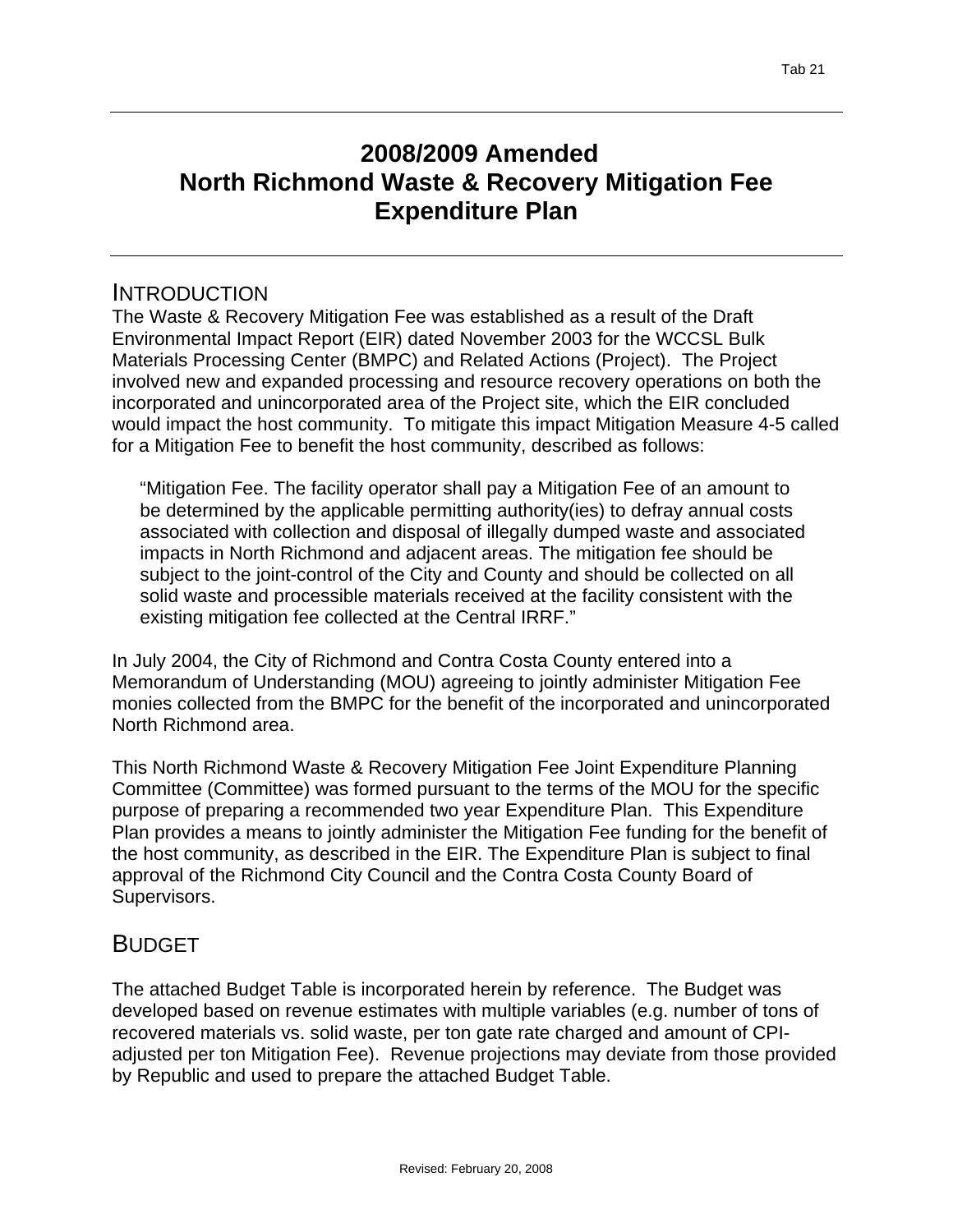It is likely that some adjustments will be necessary to accommodate variations between estimated and actual revenue as well as disparity between estimated and actual costs for non-fixed cost strategies. Adjustments may be needed due to under-utilization of a particular program if estimated expenditure was based on per unit cost. If the number of units allocated to a particular line item is not exhausted, the remaining funding would need to be redistributed within that expenditure category.

This Expenditure Plan has been designed to maximize efficiency in the administration of the Plan. The Budget includes some line items that are based on fixed costs, however to provide flexibility other line items can be adjusted if needed. Strategies fall under one of these three expenditure categories: Prevention & Education, Abatement & Enforcement and Community Investment.

This Expenditure Plan authorizes Staff to make adjustments for certain line items if needed to account for budget shortfalls or overages. This flexibility will allow the City and County to avoid the delays and costs associated with amending the Expenditure Plan. Additional amendments would only be proposed by Staff if absolutely necessary which will require Staff to convene this Committee as well as seek the approval of the City Council and Board of Supervisors.

### DESCRIPTION OF STRATEGIES RECOMMENDED FOR FUNDING

Funding allocations for each strategy can be found in the attached Budget Table. The funding allocation amounts are for the two-year Expenditure Plan period.

#### *STAFF COSTS*

Due the staff time necessary for staffing this committee and Expenditure Plan development, implementation and oversight, \$100,000 is allocated to accommodate staff costs for both the City and County for calendar years 2008 and 2009.

### *PREVENTION & EDUCATION*

#### **1. Bulky Clean-ups**

- Fund subsidy program to provide residents, non-profits and/or commercial enterprises in the Mitigation Fee Primary Funding Area with on-call pickup service for bulky items that are not accepted in the current on-call clean-ups through Richmond Sanitary Service (RSS)
- Recommended allocation of \$10,000 would fund approximately 240 bulky item pick-ups (at a flat pick-up fee of \$41) and must be used in conjunction with disposal vouchers

#### **2. Neighborhood Clean-ups**

- Fund one or more neighborhood and/or creek clean-up events in the Mitigation Fee Primary Funding Area
- Recommended allocation of \$15,000 would fund at least one clean-up event depending primarily on quantity of waste accepted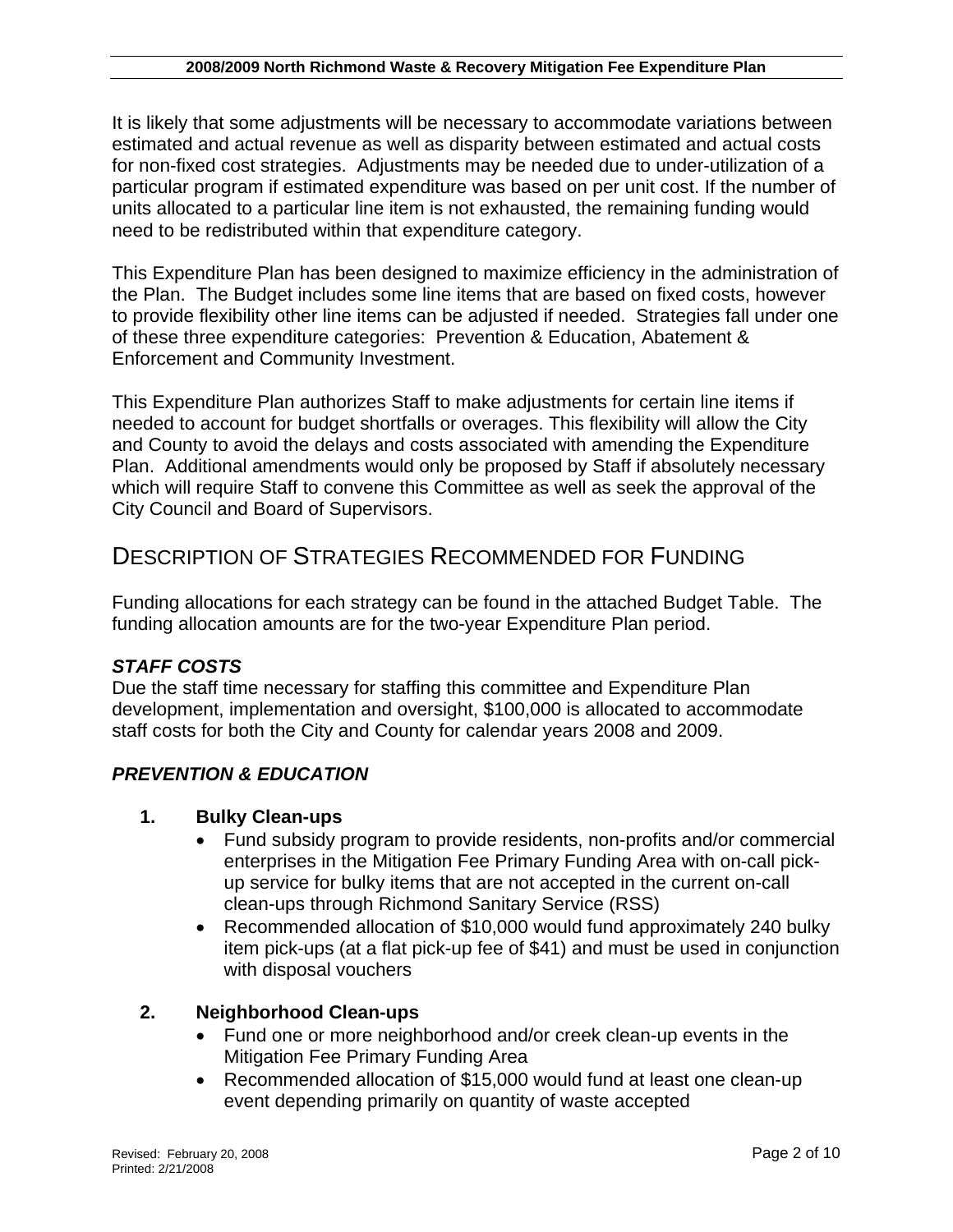#### **3. Voucher System**

- Fund subsidy program to provide residents non-profits and/or commercial enterprises in the Mitigation Fee Primary Funding Area with vouchers for disposal at Republic's transfer station on Parr Blvd.
- Residents allowed up to twelve \$5 vouchers per household per vear upon request, residents must prove residency when picking up vouchers (vouchers expire after six months, RSS only receives the subsidy for vouchers that are actually redeemed)
- Recommended allocation of \$15,000 would fund 3,000 vouchers (\$5 each)

#### **4. Community Services Coordinator**

- Fund full-time Community Services Coordinator through the Community Housing and Development Corporation of North Richmond
- Community Services Coordinator handles various responsibilities related to illegal dumping and blight in North Richmond including but not limited to:
	- o respond to 1-800-No Dumping calls regarding illegal dumping in North Richmond,
	- o coordinate with RSS & Sheriff's Office to identify/notify individuals potentially responsible for illegal dumping within the Mitigation Fee area,
	- o maintain database to track illegal dumping locations and when needed refer details to RSS or City Public Works for removal,
	- o provide outreach to the community including implementation and staffing of a Community Block Program, and
	- o act as liaison between the community, RSS, City and County regarding illegal dumping and related issues.
- Recommended allocation of \$144,262 would fund this position (including salary/benefits/overhead) and related costs for calendar years 2008 and 2009

#### **5. Bilingual Outreach Services/Coordinator**

- Fund bilingual outreach and translation service and/or coordinator on a contract basis to:
	- o prepare Spanish education, outreach and meeting materials
	- o perform specific clerical duties
	- o provide translation services at community meetings
	- o handle Spanish speaking calls to 1-800-No Dumping from North Richmond area
	- o identify opportunities to involve Hispanic community (e.g. attend Hispanic community meetings/events) in fight against illegal dumping and blight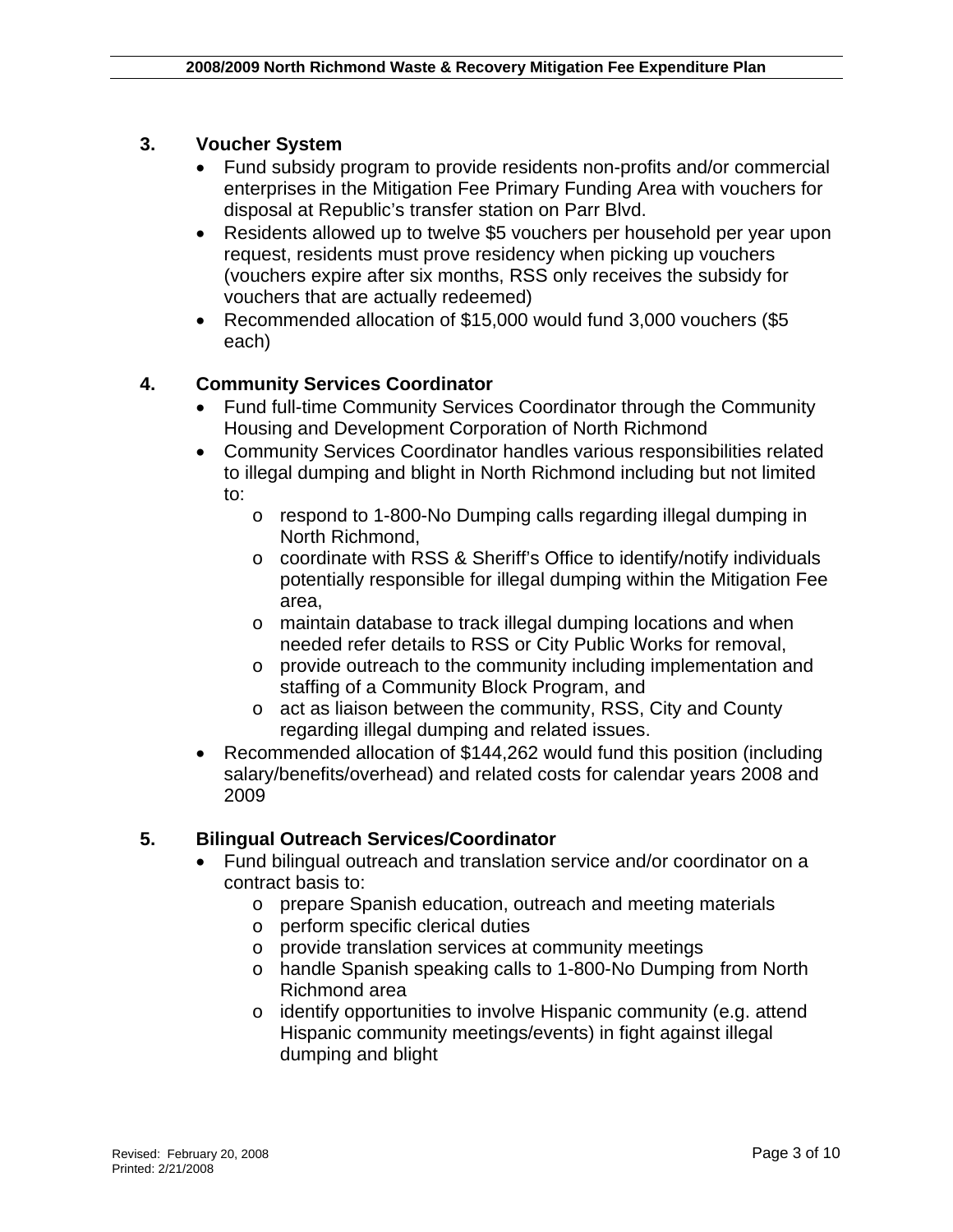• Recommended allocation of \$56,000 would fund the Bilingual Outreach Coordinator position (including salary/benefits/overhead and related costs) and translation services on an as-need basis

#### **6. Public Outreach Campaign**

- Fund establishment of a public outreach campaign and/or materials directed at reducing illegal dumping and blight in North Richmond
- Print/distribute periodic community newsletter about illegal dumping/blight issues prepared by Community Services Coordinator
- Hire private consultant to help define approach and design campaign as appropriate/needed
- Elements of the public outreach campaign may include, but are not necessarily limited to:
	- o emphasis on increased enforcement/prosecution
	- o door-to-door outreach effort targeting areas subject to frequent dumping requesting community's assistance to report illegal dumping and/or independent hauler activities
	- o inform community members regarding exact details needed when reporting illegal dumping and who to contact
	- o billboards in community which is changed periodically highlighting on-call clean-ups, HHW facility, how to report illegal dumping, etc.
	- o public service announcements (PSAs) in English, Spanish and Laotian and broadcast on CCTV and cable networks
	- o printed education & outreach materials in English, Spanish and Laotian, which could include: West County specific guide similar to Contra Costa Reuse and Recycling Guide, new/revised brochures (e.g. County's Illegal Dumping Brochures & Richmond's Good Neighbor Brochure), advertisements in Contra Costa Times and other West County publications (listing illegal dumping prosecutions, highlighting educational information that is targeted for season or current events, etc.)
	- o identify most effective methods of distribution (eliminate approaches that have not been effective enough in the past)
- Recommended allocation of \$71,000 could be adjusted if needed to fit within the budget (e.g. reduced to accommodate revenue below the projected amount)

#### *ABATEMENT & ENFORCEMENT*

#### **7. City/County Pick-up from Right-of-Way**

• Fund consolidated pick-up program for illegal dumping in the public rightof-way located within the Mitigation Fee Primary Funding Area to supplement similar services provided by RSS in the designated Hot Spot Route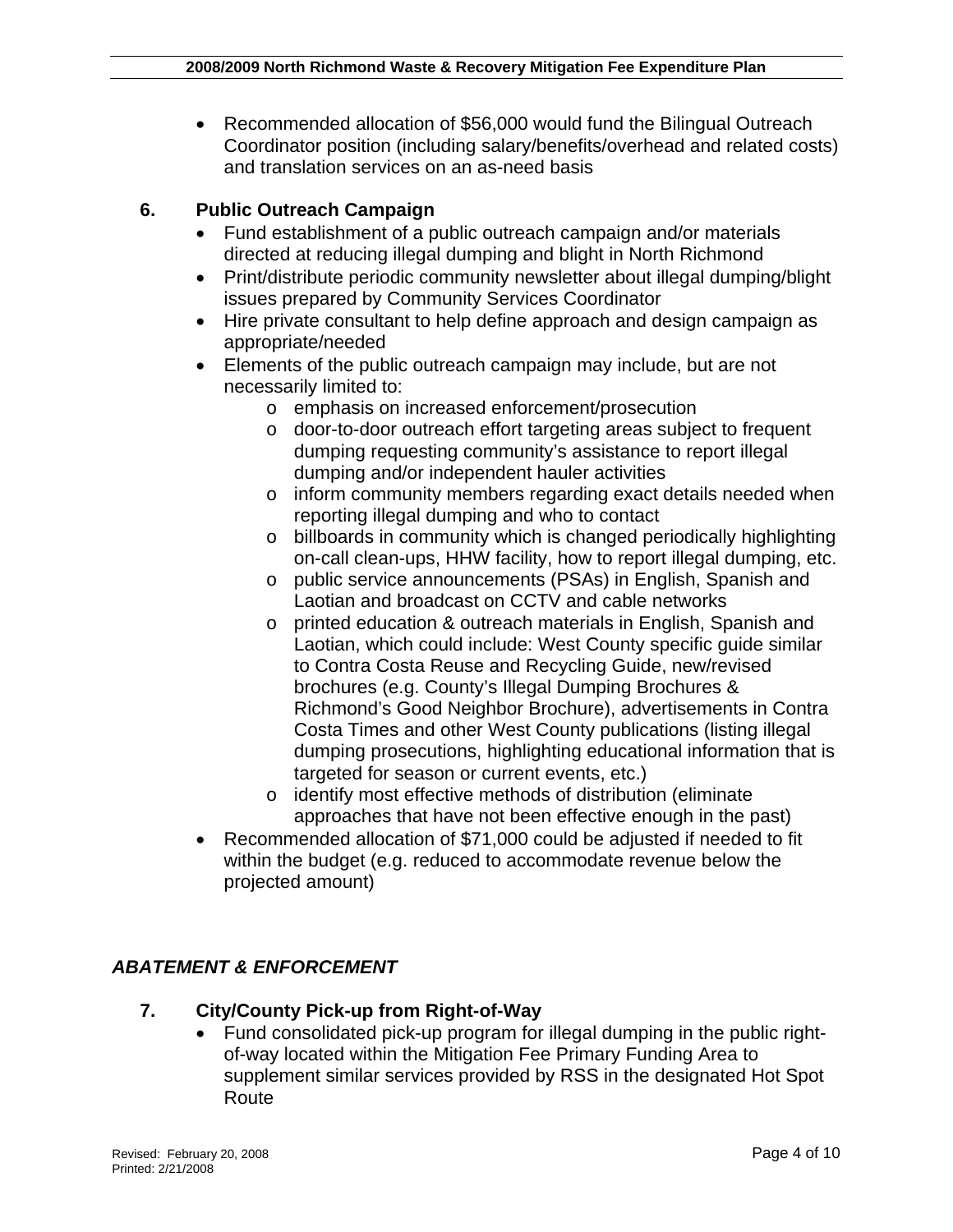- Consolidating pick-up within the right of way in unincorporated & incorporated areas using the City of Richmond Public Works staff helps create a stable level of service, minimize delays and maximize efficiencies
- City handles pick-up of items from public right-of-way when the items are not suitable for collection in the compactor truck used to service the RSS Hot Spot Route (Hot Spot Route referrals are provided to the City by the Community Services Coordinator)
- Recommended allocation of \$120,000 would fund incremental cost for City to provide pick-up in the unincorporated & incorporated areas for an average of 24 hours per week and to cover the cost of mileage, administrative costs and renting equipment as needed

#### **8. Vacant and Abandoned Lot and Properties Clean-up**

- Fund clean-up of illegal dumping on vacant/abandoned lots and properties within the Mitigation Fee Primary Funding Area where existing code enforcement processes, staffing levels, and/or funding prove to be inadequate
- As appropriate, obtain summary abatements, place liens on properties, require property owners to sign contract agreeing to fence their property and/or sign waivers allowing clean-up of waste on property
- Recommended allocation of \$40,000 would fund clean-up of an undetermined number of vacant and abandoned lots and properties depending on the amount of illegally dumped waste on each property

#### **9. Vacant and Abandoned Lot Fencing**

- Fund fencing of vacant and/or abandoned lots where chronic dumping occurs within the Mitigation Fee Primary Funding Area when existing fencing ordinance provisions and/or code enforcement processes, staffing levels and/or funding prove to be inadequate
- Establish process to expedite the fencing of certain vacant/abandoned lots as needed to address unique circumstances (e.g. ordinance provisions require delay and specific location poses high-risk, repeated dumping of particularly harmful wastes, etc.)
- Prior to fencing vacant/abandoned lots, require property owners to sign contract agreeing to maintain fence and sign waivers allowing installation of fence on their property, as appropriate
- Recommended allocation of \$90,000 would fund fencing of an undetermined number of vacant/abandoned lots

#### **10. Code Enforcement Staff**

• Fund additional full-time County code enforcement position, to assist with vacant/abandoned lot abatements and fencing as well as other health/building/zoning violations related to illegal dumping throughout the Mitigation Funding Area (incorporated & unincorporated)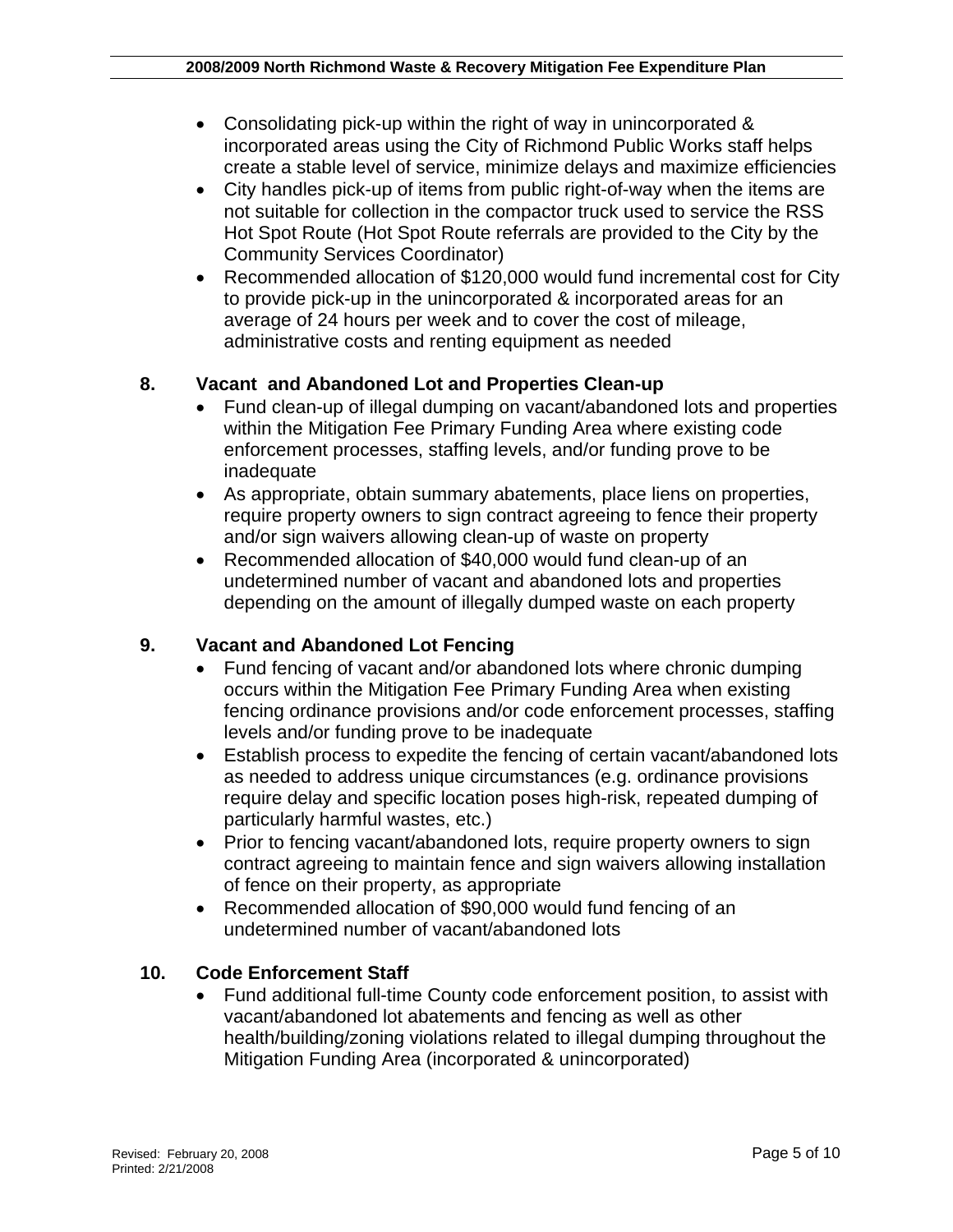• Recommended allocation of \$313,514 would fund a full-time position (including salary/benefits) and related vehicle costs for calendar years 2008 and 2009

#### **11. Graffiti Abatement**

- Fund consolidated graffiti abatement program for graffiti visible from the public right-of-way located within the Mitigation Fee Primary Funding Area
- Consolidating graffiti abatement services through the City of Richmond Public Works staff creates a stable level of service, minimizes delays and maximizes efficiencies
- Funding removal of graffiti is not intended to replace existing local ordinance requirements (e.g. holding property owner or parent responsible for clean-up when feasible)
- Prior to removing graffiti located on private property, written approval of property owner shall be obtained when required by local ordinance(s)
- Recommended allocation of \$58,240 would fund incremental cost for City to provide graffiti abatement services in the unincorporated & incorporated areas an average of 15 hours per week and would cover administrative cost, mileage and the purchase or rental of necessary equipment and materials

#### **12. Illegal Dumping Investigator/Officer**

- Fund full-time illegal dumping investigator/officer to work within the Mitigation Fee Primary Funding Area to:
	- o conduct illegal dumping surveillance and investigations
	- o build & file cases specific to instances of illegal dumping, which are suitable for prosecution
	- o conduct targeted sting operations to catch illegal dumpers (law enforcement strike-team(s) may also be available to conduct sting operations)
- Recommended allocation of \$274,808 would fund a full-time Sheriff Deputy (including salary/benefits/overtime/uniform) and offset related costs (e.g. cell phone, equipment, fuel, insurance and vehicle purchase and maintenance) for calendar years 2008 and 2009

#### **13. Increase Nighttime Patrols & Investigations**

- Fund increased nighttime patrols and investigations within the Mitigation Fee Primary Funding Area to target specific locations/timeframes where illegal dumping occurs most regularly
- As needed, use City and/or County law enforcement officer(s) or a private security firm for nighttime patrols as a means of supplementing existing patrols by local law enforcement
- Recommended allocation of \$40,000 would fund overtime for City and/or County law enforcement officer(s) or one private security officer

#### **14. Surveillance Cameras**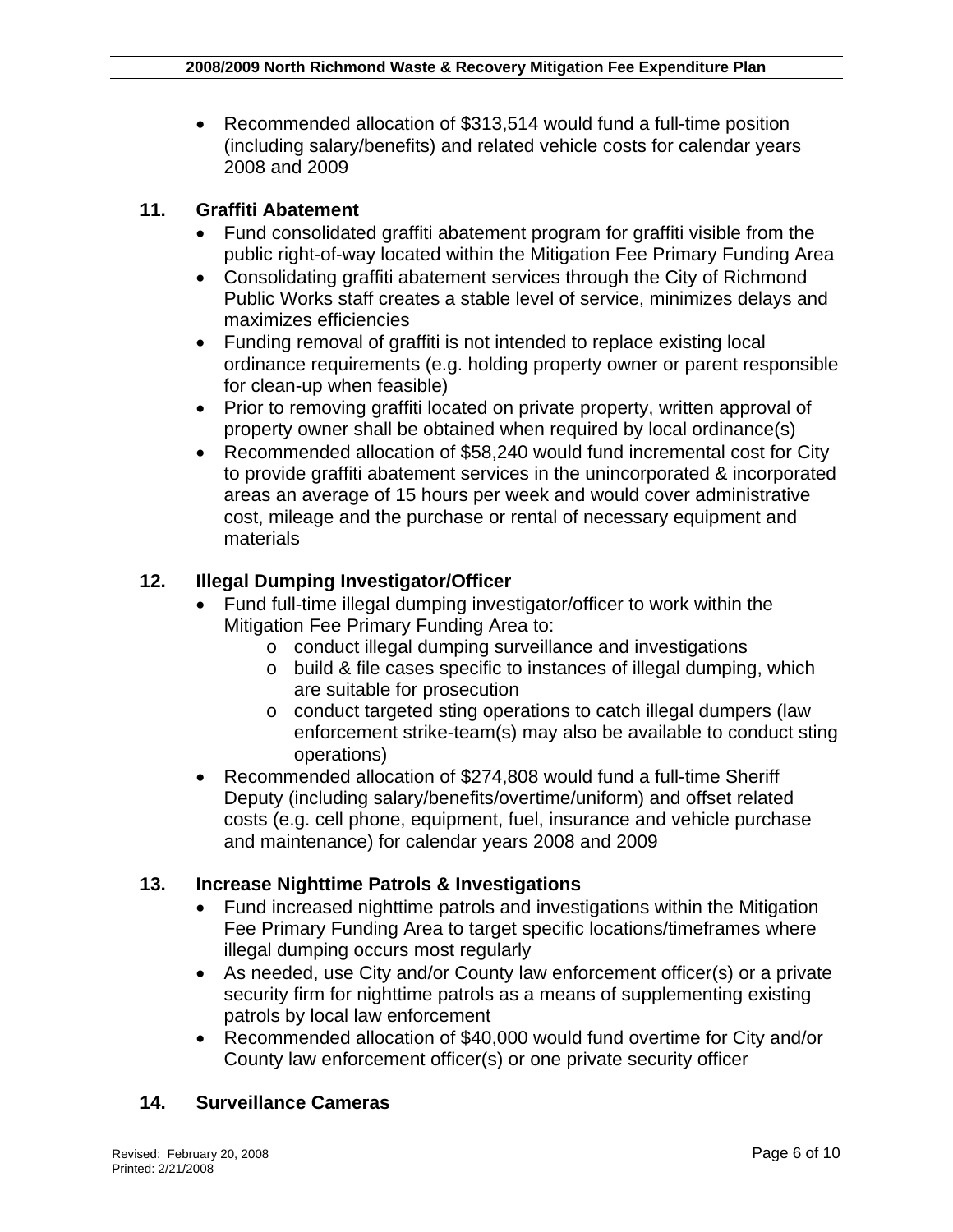- Fund surveillance camera program within the Mitigation Fee Primary Funding Area to target specific locations where illegal dumping occurs most regularly
- Funding allocated would cover the purchase of cameras, camera infrastructure, and costs related to maintenance, repair & relocation of cameras
- Recommended allocation of \$260,000 could be adjusted if needed to fit within the budget (e.g. reduced to accommodate revenue below the projected amount)

#### **15. Illegal Dumping Prosecutor**

- Fund portion of community prosecutor to work within the Mitigation Fee Primary Funding Area to build cases related to illegal dumping with special emphasis on instances of commercial dumping as well as other quality of life issues (e.g. alcohol abatement, environmental crimes)
- City has budgeted to fund a community prosecutor which could dedicate a portion of time to work on cases within the Mitigation Fee Primary Funding Area
- Recommended allocation of \$65,149 would fund 15% of the full-time salary (including benefits) for the community prosecutor for calendar years 2008 and 2009

#### *COMMUNITY INVESTMENT*

#### **16. Beautification**

- *A*. *Neighborhood Landscaping Projects*
	- Fund landscaping projects within the Mitigation Fee Primary Funding Area, specific projects would be selected after taking the following into consideration:
		- o beautification projects that do not have existing funding sources
		- o regular pruning to maintain any vegetation that is compromising visibility in locations used for illegal dumping
		- o new community gardens (recruit community and/or school group to start project) on sites subject to dumping or blight
	- Recommended allocation of \$12,000 could be adjusted if needed to fit within the budget (e.g. reduced to accommodate revenue below the projected amount)
- *B. Servicing Additional Street Cans*
	- Fund collection services for three street cans within the Mitigation Fee Primary Funding Area
	- Recommended allocation of \$2,462 would fund weekly collection for three street cans

#### **17. Community Involvement**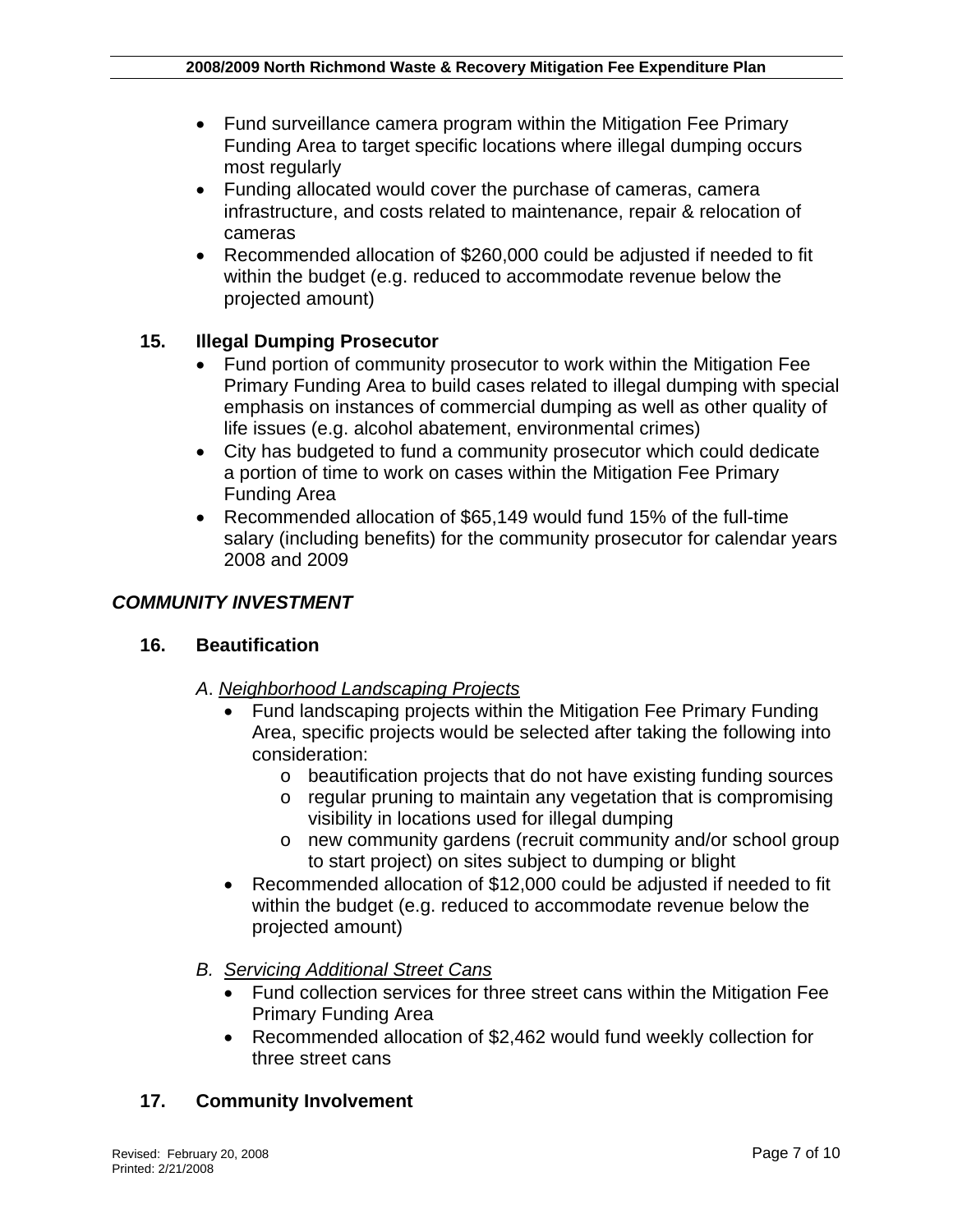### *A. Stipends and Mentorship Program*

- Fund stipends to West Contra Costa Unified School District students, Young Adult Empowerment Center Advisory Council and Youth Build members for illegal dumping abatement and beautification programs within the Mitigation Fee Primary Funding Area
- Fund the Amer-I-Can Mentoring Program at the Youth Empowerment Center to aid in efforts to combat illegal dumping and blight within the Mitigation Fee Primary Funding Area
- Recommended allocation of \$118,000 for both programs could be adjusted if needed to fit within the budget (e.g. reduced to accommodate revenue below the projected amount)

#### *B. Parks Rehabilitation Initiative*

- Fund various park and related projects at Third Street Ballfield, Shields-Reid Park and other areas within the Mitigation Fee Primary Funding Area
- Elements of the Parks Rehabilitation Initiative may include but are not limited to:
	- o purchase and installation of new light fixtures and necessary infrastructure as well as restoration of existing light fixtures and infrastructure
	- o repair, replacement and maintenance of damaged portions of sod or installation of turf
	- o repair of existing and/or new irrigation system
	- o installation of park benches, additional playground equipment and fencing
	- o other landscaping and beautification efforts
- Recommended allocation of \$175,000 is an estimated one-time fixed cost and could be adjusted if needed to fit within the budget (e.g. reduced to accommodate revenue below the projected amount)

### *C. North Richmond Greening Project*

- Fund the planning, installation and maintenance of Greening Project which would consist of the following components/phases:
	- o *Planning* Hiring landscape consulting firm to work with community stakeholders to create greening plan. The plan would include multiple options at varying cost levels.
	- o *Installation* Contract with landscape firm to carry out installation of selected design plan.
	- o *Maintenance* Contract with private landscape maintenance firm in coordination with appropriate City/County Departments
- Recommended allocation of \$150,000 could be adjusted if needed to fit within the budget (e.g. reduced to accommodate revenue below the projected amount)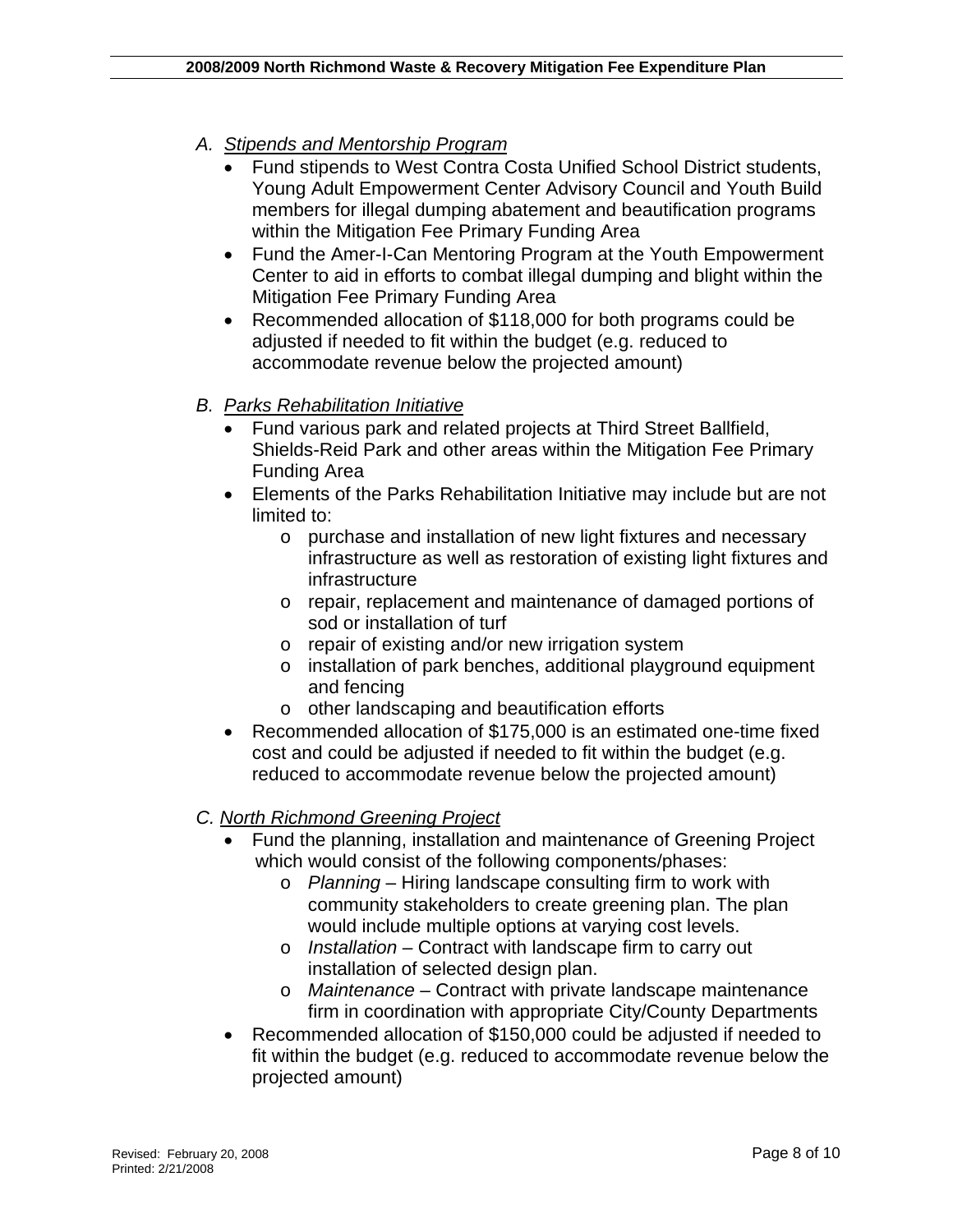#### *D. New Street Can Project*

- Fund the purchase, installation, maintenance and servicing for up to 4 street cans in the Mitigation Funding Area.
- The installation of these street cans will also involve a community based art project with local Verde Elementary School students. Handpainted tiles, created by elementary school students, will be placed on each can.
- The tile painting project will be based on the themes of anti-littering and environmental stewardship. City/County will select can locations based on a site survey in the community to be conducted by CHDC.
- Recommended allocation of \$14,000 could be adjusted if needed to fit within the budget (e.g. reduced to accommodate revenue below the projected amount)

#### *E. Senior Center Improvements*

- Fund beautification and structural enhancements on the exterior of the Neighborhood House Multicultural Family Senior Center
- Staff will communicate the needs of the building and work with other entities that may be able to provide funding for this project, specifically for interior improvements.
- Some of the improvements that would be covered by Mitigation Fee funding may include: new lighting, landscaping, fencing and/or painting.
- Recommended allocation of \$10,000 could be adjusted if needed to fit within the budget (e.g. reduced to accommodate revenue below the projected amount)

### *F. Safe Routes Program & Community Mural Project*

- Funding to institute a Safe Routes Program and Community Mural Project in North Richmond (Proposal submitted by Harold Beaulieu, founder of the Art Department, a nonprofit organization that coordinates community based art projects in the Bay Area)
- The Safe Routes Program uses a "Popsicle Index" as a gauge for safety along routes traveled by community youth. The Safe Routes program will be implemented in conjunction with CHDC's block club initiative by coordinating code enforcement education, community art & beautification projects, trash & graffiti clean up efforts and violence prevention activities for block groups and along designated routes.
- The Community Mural Project would train local residents in the mural planning process and support those residents in painting murals at blighted and graffiti prone sites selected in the Mitigation Fee Area.
- Recommended allocation of \$15,000 could be adjusted if needed to fit within the budget (e.g. reduced to accommodate revenue below the projected amount)

#### *G. West County Watershedz Program*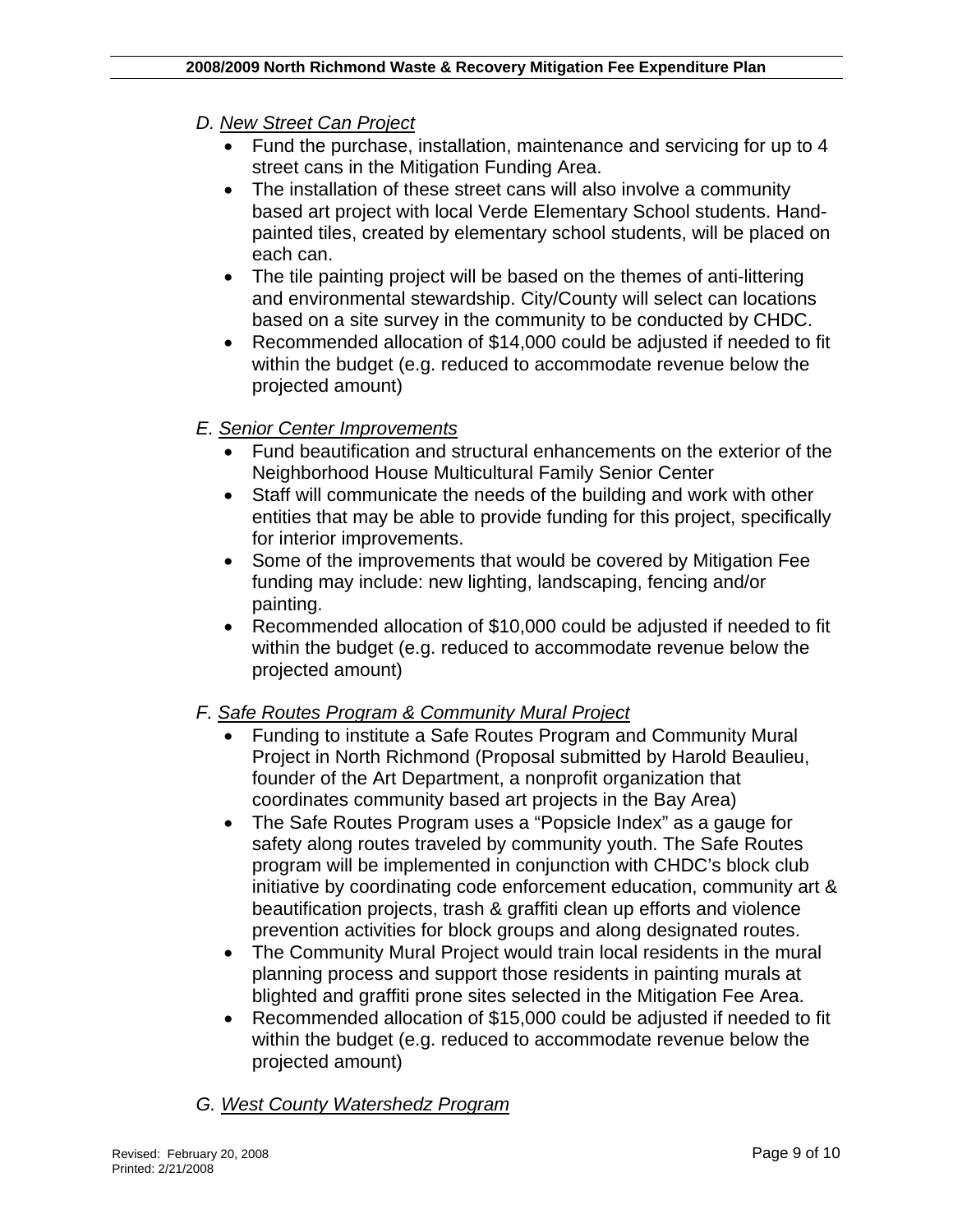- Fund the design and implementation of a rehabilitation project within the Wildcat Creek riparian zone and trail corridor near Verde Elementary School (Proposal submitted by The Urban Creeks Council)
- Project will employ North Richmond youth to carry out restoration work.
- The rehabilitation project is one component of a larger environmental educational and beautification endeavor being implemented by UCC in the North Richmond community.
- Recommended allocation of \$15,000 could be adjusted if needed to fit within the budget (e.g. reduced to accommodate revenue below the projected amount)
- *H. Wildcat and San Pablo Creek Enhancements* 
	- Fund portion of the following projects (Proposal submitted by Contra Costa County Flood Control & Water Conservation District)
	- Fish Passage Enhancement: Preparation of project scope to obtain grant funding for reconstruction of desiltation ponds & fish ladder to allow improved fish migration
	- Water Quality Enhancement: Purchase of trash separation mechanism to treat polluted water before water is processed through pump stations into Wildcat Creek
	- Habitat Management Plan: Creation of plan to designate portions of creek channel for habitat preservation
	- Recommended allocation of \$20,000 could be adjusted if needed to fit within the budget (e.g. reduced to accommodate revenue below the projected amount)
- *I. Capital Improvement Projects*
	- Fund various capital improvement projects within the Mitigation Fee Primary Funding Area
	- Projects could include but are not limited to:
		- **Street and sidewalk improvements**
		- **Lighting**
		- **Street medians**
	- Recommended allocation of \$103,707 could be adjusted if needed to fit within the budget (e.g. reduced to accommodate revenue below the projected amount)

ATTACHMENT: Budget Table – North Richmond Mitigation Fee Expenditure Plan (2008-2009)

G:\Conservation\Bryn\Illegal Dumping\NR Mitigation Fee Committee\2-25-2008 Meeting\Final Versions for MFC Packet\Proposed Amended Expenditure Plan 2008-2009\_FINAL.doc